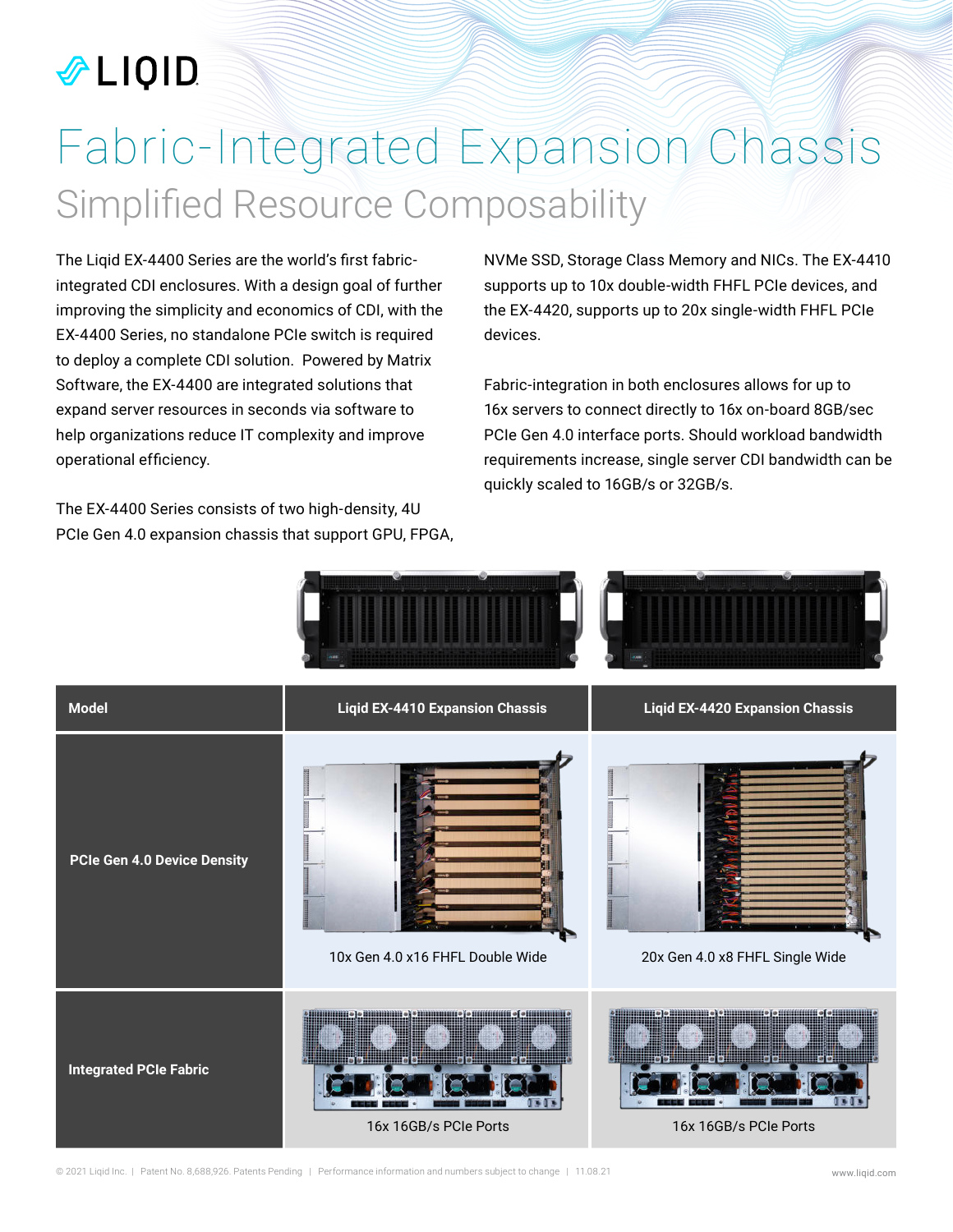### LIQID

#### Technical Specifications





| <b>Model</b>                            | <b>Ligid EX-4410 Expansion Chassis</b>               | <b>Liqid EX-4420 Expansion Chassis</b>               |
|-----------------------------------------|------------------------------------------------------|------------------------------------------------------|
| <b>Description</b>                      | 10x Slot Expansion Chassis (PCIe Gen 4)              | 20x Slot Expansion Chassis (PCIe Gen 4)              |
| <b>Device Types Supported</b>           | GPU   AIC SSD FHFL   FPGA   DPU                      | GPU   AIC SSD FHFL   FPGA   DPU                      |
| <b>Max Supported PCIe Devices</b>       | 10x Gen 4.0 x16 FHFL Double Wide                     | 20x Gen 4.0 x8 FHFL Single Wide                      |
| <b>Integrated PCIe Interface Ports</b>  | 4x PCIe Gen 4.0 x16 (16x total ports)                | 4x PCIe Gen 4.0 x16 (16x total ports)                |
| <b>External Bandwidth - Single Port</b> | Up to 64 GB/s - Full Duplex Bidirectional            | Up to 64 GB/s - Full Duplex Bidirectional            |
| <b>External Bandwidth - Total Ports</b> | Up to 256 GB/s - Full Duplex Bidirectional           | Up to 256 GB/s - Full Duplex Bidirectional           |
| <b>PCIe Fabric Latency</b>              | 105 ns                                               | 105 ns                                               |
| <b>PCIe Switch Chip</b>                 | 3x Broadcom Atlas                                    | 3x Broadcom Atlas                                    |
| <b>Liqid Management Port</b>            | 2x Gen4 x1 Ports, 2x 1GbE RJ45 Ports                 | 2x Gen4 x1 Ports, 2x 1GbE RJ45 Ports                 |
| <b>Eco Feature</b>                      | Independent Device Power-down                        | Independent Device Power-down                        |
| <b>Chassis Cables</b>                   | <b>PCIe: MiniSAS HD</b>                              | <b>PCIe: MiniSAS HD</b>                              |
| <b>Power - Chassis</b>                  | 4 x 2400W 2+2 hot swap redundant<br>80 Plus Platinum | 4 x 2400W 2+2 hot swap redundant<br>80 Plus Platinum |
| <b>Power - PCIe Device</b>              | Up to 425W Each with independent<br>power protection | Up to 250W Each with independent<br>power protection |
| <b>Input Voltage</b>                    | 200-240 VAC or 100-277 VAC                           | 200-240 VAC or 100-277 VAC                           |
| <b>Operating Temperature</b>            | $0^{\circ}$ C to $35^{\circ}$ C                      | 0°C to 35°C                                          |
| <b>Operating Humidity</b>               | 20% to 80%                                           | 20% to 80%                                           |
| <b>Cooling</b>                          | 5x 80mm Hot-swap cooling fans                        | 5x 80mm Hot-swap cooling fans                        |
| <b>Dimensions</b>                       | 17.25" x 7" x 23.7"                                  | 17.25" x 7" x 23.7"                                  |
| Weight                                  | 40 lbs                                               | 40 lbs                                               |
| <b>Cerifications</b>                    | FCC, CE, UL, cUL, RoHS3                              | FCC, CE, UL, cUL, RoHS3                              |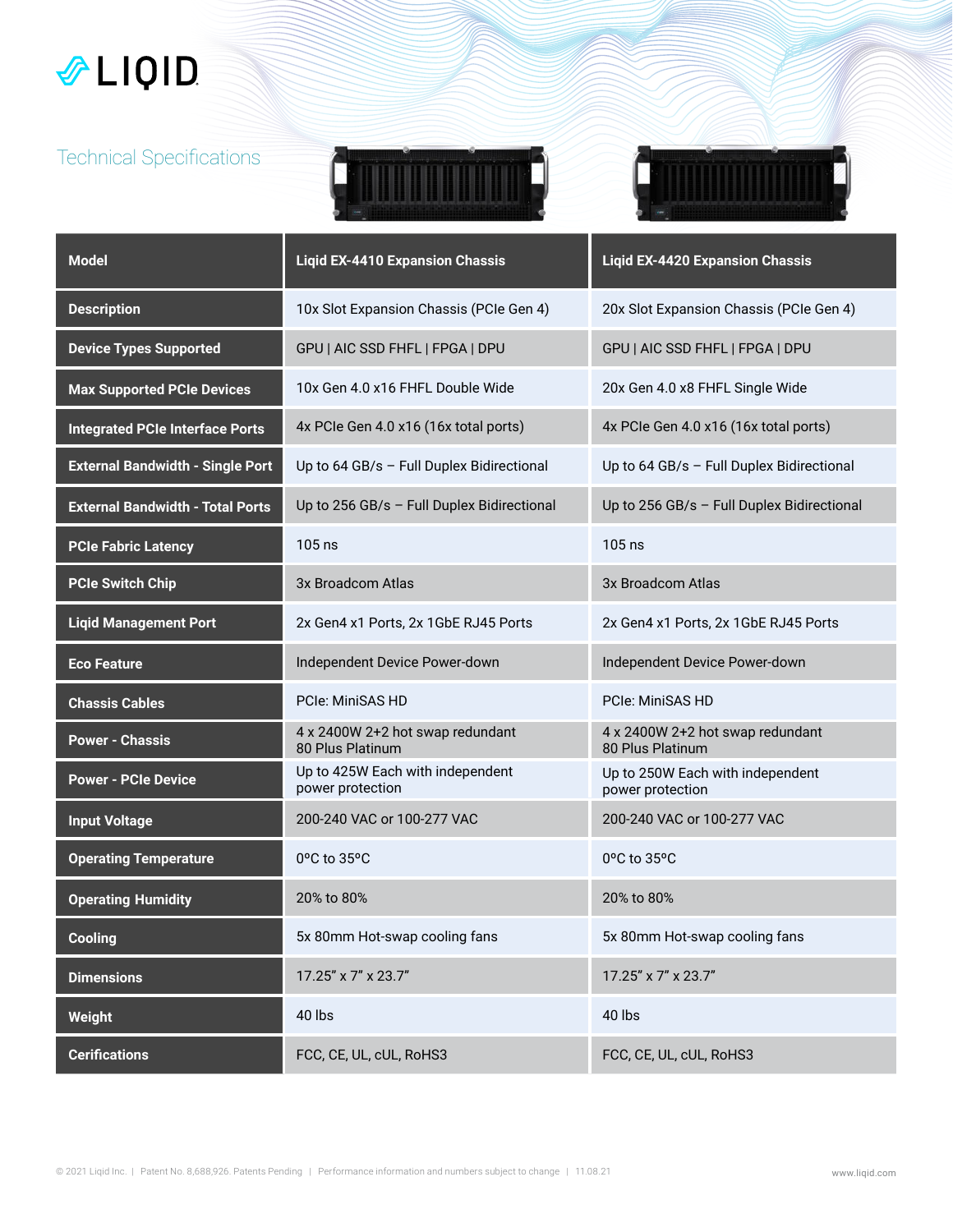# Expansion Chassis Disaggregated Resource Consolidation for Composable Infrastructure

Liqid expansion chassis are designed to consolidate disaggregated PCIe-connected devices that are composed by Liqid Matrix software to deploy and scale bare metal servers in seconds. Liqid's expansion chassis are designed to accommodate 8-32 PCIe devices each with support for both PCIe Gen 3 and 4. Disaggregate GPUs, FPGAs, NVMe

SSD, Intel Optane memory, and networking to deploy and scale bare metal servers that meet the most demanding workload requirements. PCIe and Ethernet connectivity options provide multi-fabric support for increased deployment flexibility.

| <b>Description</b>        | 32x Slot Expansion Chassis (PCIe Gen 3)                                                                                                                                     | 8x Slot Expansion Chassis (PCIe Gen 4)                                                                                                                                                                      |
|---------------------------|-----------------------------------------------------------------------------------------------------------------------------------------------------------------------------|-------------------------------------------------------------------------------------------------------------------------------------------------------------------------------------------------------------|
| <b>Model</b>              | LQD300x32P (PCle)<br>LQD300x32E (Eth)                                                                                                                                       | LQD400x08P (PCle)                                                                                                                                                                                           |
| <b>Enclosure Front</b>    |                                                                                                                                                                             | <b>PLIQID</b>                                                                                                                                                                                               |
| <b>Enclosure Rear</b>     | <b>MARKET 2008</b>                                                                                                                                                          |                                                                                                                                                                                                             |
| <b>Feature Highlights</b> | » Interface: PCIe Gen3<br>» Devices: 32x U.2 Drives<br>» Port Bandwidth: Up to 32 GB/s<br>» Total Bandwidth: Up to 128 GB/s<br>» Port Latency: 150 ns<br>» Form Factor: 1RU | » Interface: PCIe Gen4<br>» Devices: 8x FHFL Double Wide or<br>10x FHFL Single Wide<br>» Port Bandwidth: Up to 64 GB/s<br>» Total Bandwidth: Up to 256 GB/s<br>» Port Latency: 100 ns<br>» Form Factor: 4RU |